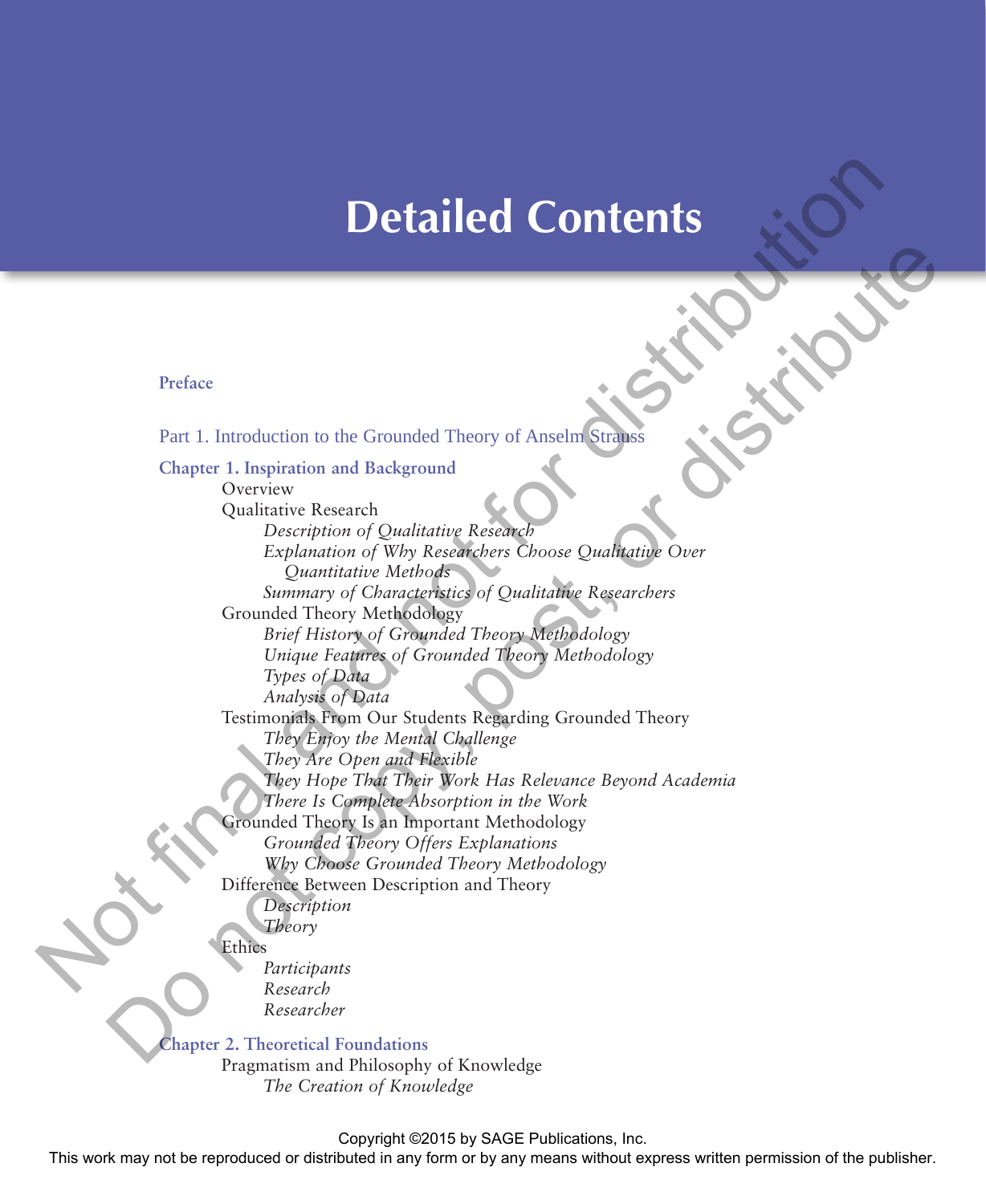*The Relationship Between Problematic Situations and Reflective Inquiry Temporal Aspects of Thinking and Process The Relationship Between Knowing and Culture Experience as Integral to Inquiry The Cumulative Nature of Knowledge The Usefulness of Knowledge as a Basis for Action Beyond the Practical Summary* Worldview: A Combination of Dewey and Mead Ontology: Assumptions About the World Assumptions That Lie Behind the Way Strauss Interpreted Dat. Impact of Recent Trends on This Methodology *Influences The Gap Between Writing About and Doing Analysis Nature of "Reality" Theories Are Constructions Concepts Are the Foundation for Knowledge Practical Application of Knowledge The Need for Self-Reflection* Ethics in Relation to Pragmatism and Interactionism **Chapter 3. Practical Considerations for Getting Started**  The Research Problem *Advisor or Mentor Technical and Nontechnical Literature Personal and Professional Experience Pilot Projects* The Research Question *Defining Issues Framing the Research Question Writing the Proposal Other Related Points* Data Collection *A Research Journal Sources of Data Interviews Observations Issues When Doing Observations* Important Considerations Before Beginning Data Collection *Committees and Institutional Review Boards Interview and Observational Guides Informed Consent Confidentiality and Anonymity Researcher Responsibilities* Perspectives, Biases, and Assumptions *Researcher Biases and Assumptions* Reflective inspiral and process<br>
Temporal Aspects of Thinking and Frucess<br>
The Redationship Bruses Knowning and Culture<br>  $P_{\text{R}}$ processions parameter Meanwhere the procession of the state of the state of the state of th The Commutive National (Riversite) and the Proposition of Dente Benefits (Riversite)<br>
Development of Denver and Meal<br>
Sammary constitution of Denver and Meal<br>
Windows Assumption That Lie Behold the Way Strauss Integrated<br>

Copyright ©2015 by SAGE Publications, Inc.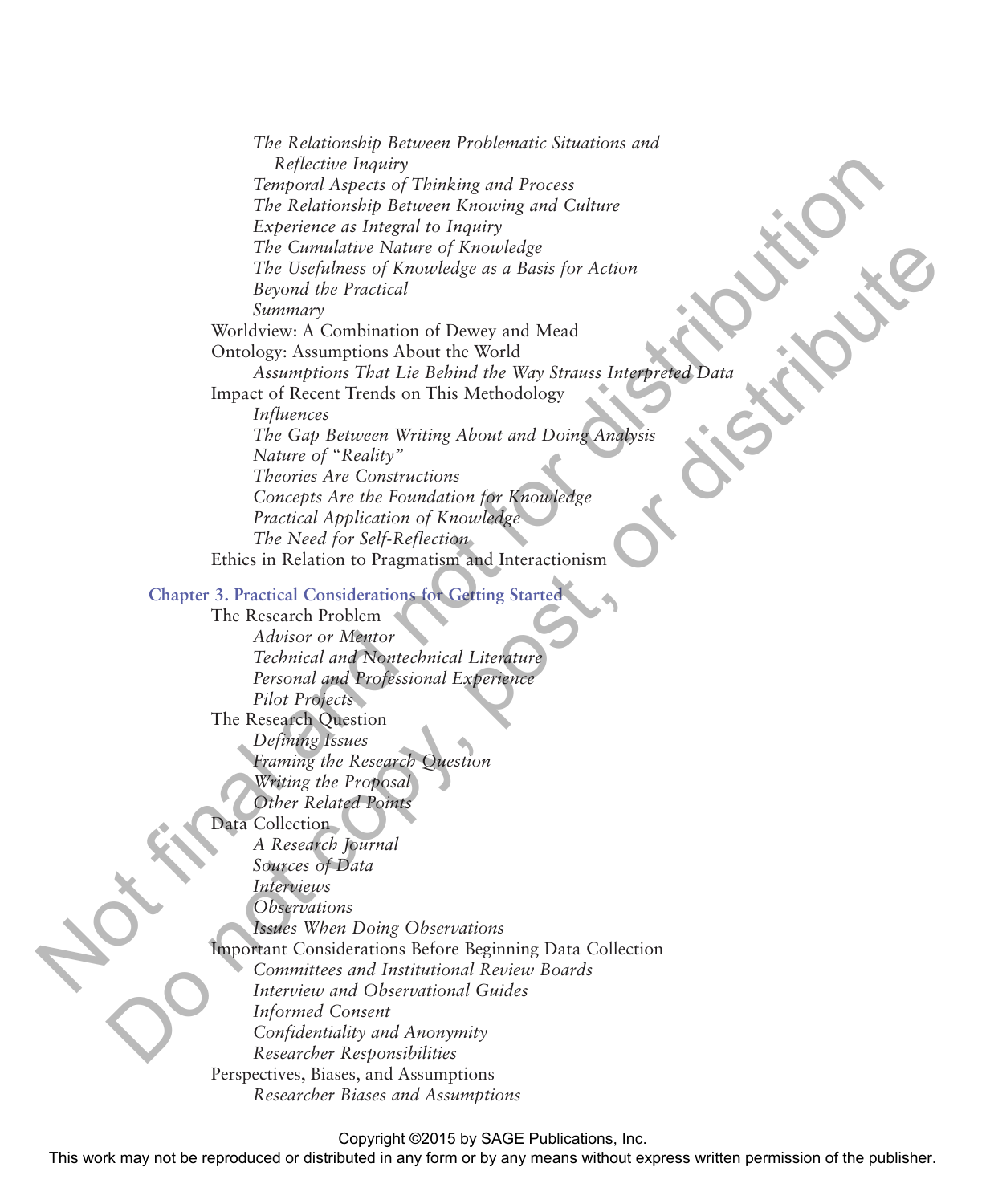| Strategies for Controlling Intrusion of Perspectives, Biases, and |
|-------------------------------------------------------------------|
| Assumptions                                                       |
| Differing Opinions                                                |
| The Literature                                                    |
| The Technical Literature                                          |
| The Nontechnical Literature                                       |
| <b>Theoretical Frameworks</b>                                     |
| Justifying Choice of Methodology or Approach                      |
| Building Upon a Research Program                                  |
| <b>Offering Alternative Explanations</b>                          |
| <b>Chapter 4. Prelude to Analysis</b>                             |
| Aims of Research                                                  |
| Description                                                       |
| Conceptual Ordering                                               |
| Theory                                                            |
| The Nature of Qualitative Analysis                                |
| Analysis Is an Art and a Science                                  |
| Analysis Involves Interpretation                                  |
| Analysts Are Interpreters and Conveyors of Meaning                |
| More Than One Theory Can Be Derived From Data                     |
| Concepts Form the Basis of Analysis                               |
| There Are Different Levels of Analysis                            |
| Analysis Is a Process                                             |
| Analysis Begins With the Collection of the First Pieces of Data   |
| Early Analysis Is Generative                                      |
| Delineating Context Is an Important Aspect of Analysis            |
| Analysts Make Use of Analytic Tools to Carry Out Analysis         |
| Microanalysis                                                     |
| The Value of Microanalysis                                        |
| Misconceptions About Microanalysis                                |
| Microanalysis Complements More General Analysis                   |
| <b>Example of Microanalysis</b>                                   |
| The Logic of Grounded Theory Analysis                             |
| Concepts Form the Structure of Theory                             |
| Concepts Vary in Levels of Abstraction                            |
| Sensitivity                                                       |
| The Nature of Sensitivity                                         |
| Influence of Professional Knowledge and Experience                |
| Professional Knowledge and Experience Can Enhance Sensitivity     |
| Sensitivity Grows Over the Course of the Research                 |
| Sensitivity Is Important in Cross-Cultural Research               |
| Ethics                                                            |
| Chapter 5. Strategies for Qualitative Data Analysis               |
| Getting Into the Data                                             |
| Analytic Strategies                                               |

#### Copyright ©2015 by SAGE Publications, Inc.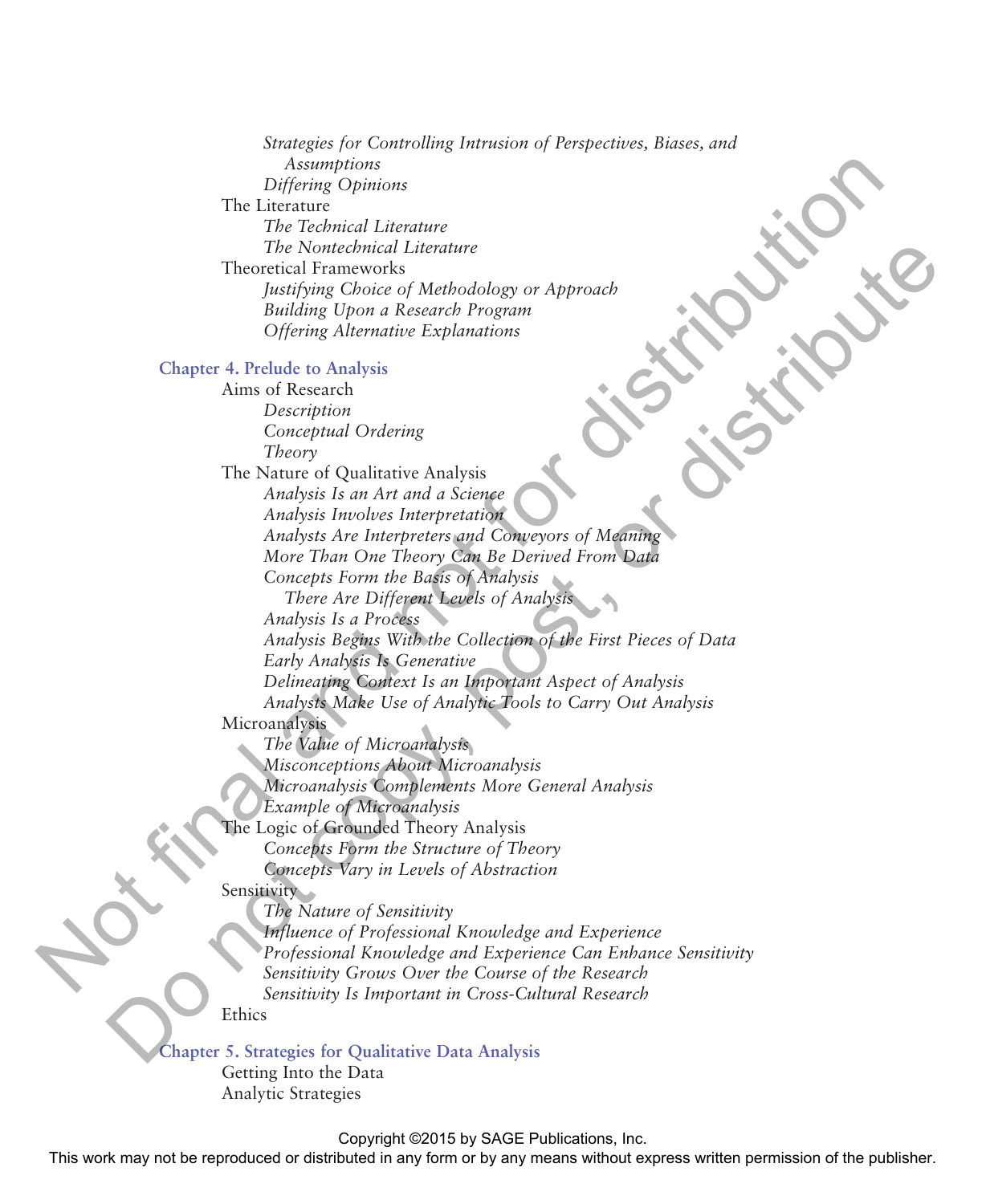*Purposes of Analytic Strategies Analysts Should Develop His or Her Own Repertoire of Strategies The Use of Strategies Varies With the Stage of the Research* Types of Strategies *Questioning Making Comparisons Thinking About the Various Meanings of a Word Using the Flip-Flop Technique Making Use of Life Experience Waving the Red Flag Looking at Language Looking at Emotions That Are Expressed Looking for Words That Indicate Time Thinking in Terms of Metaphors and Similes Looking for the Negative Case Using Other Analytical Tools* Ethical Considerations **Chapter 6. Memos and Diagrams** Introduction to Memos and Diagrams A Research Illustration The Use of Strategies Varies With the Stage of the Research of Strategies<br>
Types of Strategies Varies With the Stage of the Research<br>
Types of Strategies of the Research<br>
The Use of Michael Contribution<br>
Makhay Use C Mich Making Completions (School of the Hart of the Hart of the Hart of the Hart of the Hart of the Hart of the Hart of the Hart of the Hart of the Hart of the Hart of the Hart of the Hart of the Hart of the Hart of the Hart of

Memos and Diagrams *Forms and Functions The Importance of Getting the Memo and Diagram Habit Keeping Track of Analysis Helpful Hints* General Features of Memos *Memos Vary Each Analyst Has His or Her Own Style Memos Have Functions Beyond Storing Information Memos Can Be Sorted, Ordered, and Reordered Analysts Should Write Memos After Every Analytic Session Summary Memos Help With Integration* General Features of Diagrams *Definition of Diagrams and Their Usefulness Examples of Diagrams* Sorting Memos

### **Chapter 7. Theoretical Sampling**

Questions and Answers About Theoretical Sampling *What Is Theoretical Sampling? Does Theoretical Sampling Provide Flexibility? What Advantage Does Theoretical Sampling Have Over Other Forms of Sampling? How Does One Proceed With Theoretical Sampling? How Does a Researcher Keep the Sampling Systematic and Consistent Without Rigidifying the Process?*

Copyright ©2015 by SAGE Publications, Inc.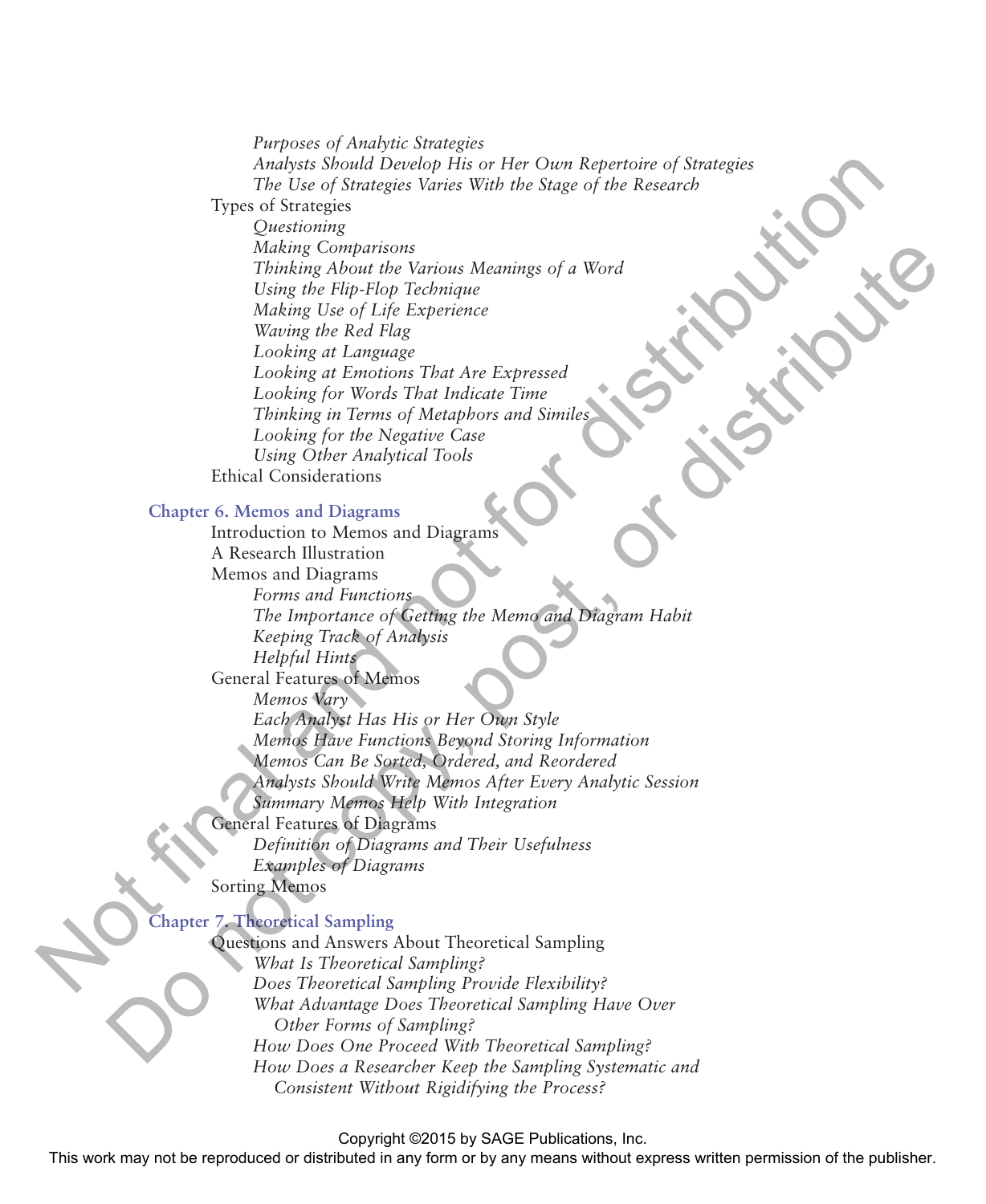*How Much Sampling Must Be Done? At What Point in the Research Does a Researcher Sample Theoretically? How Does a Researcher Know When Sufficient Sampling Has Occurred? What if I Have Already Collected All of My Data Before Sitting Down to Do My Analysis? Can I Still Do Theoretical Sampling? Where Does a Researcher Get a Sample? What Are Some Sampling Matters That a Researcher Must Consider Before Starting the Research? Can Interview and Observational Guides Be Used to Collect Data? Are There Variations on Theoretical Sampling? Can I Sample Data From a Library, and If So, How? How Do Researchers Maintain Consistency When a Team Is Gathering the Data? How Does Theoretical Sampling Differ From More Traditional Forms of Sampling? Is Theoretical Sampling Difficult to Learn? What About Research Design—What Is Its Relationship to Theoretical Sampling?* At What Notes the the Research Does a Research Thomas behavior in the Research of Note Data Beach Collected All of My Data Before Similar Windows (Figure 1) and  $\alpha$  What  $\alpha$  and  $\alpha$  When  $\alpha$  and  $\alpha$  When  $\alpha$  and  $\alpha$ What if  $\prod_{i=1}^{n} \prod_{i=1}^{n} \prod_{i=1}^{n} \prod_{i=1}^{n} \prod_{i=1}^{n} \prod_{i=1}^{n} \prod_{i=1}^{n} \prod_{i=1}^{n} \prod_{i=1}^{n} \prod_{i=1}^{n} \prod_{i=1}^{n} \prod_{i=1}^{n} \prod_{i=1}^{n} \prod_{i=1}^{n} \prod_{i=1}^{n} \prod_{i=1}^{n} \prod_{i=1}^{n} \prod_{i=1}^{n} \prod_{i=1}^{n} \prod_{i=1}^{n} \prod_{i=1}^{n} \prod$ 

#### **Chapter 8. Context**

Context *Definition of Context* The Paradigm *Introduction to the Paradigm Conditions Actions–Interactions Consequences* The Conditional/Consequential Matrix *Differences Between the Matrix and the Paradigm Description of the Matrix*

#### **Chapter 9. Process**

Introduction to Process *Scenario 1 Scenario 2* Overview of Process *Variable Nature of Process Conceptualizing Process Routine Action–Interaction Subprocesses* How to Analyze Data for Process *Analyzing Data for Process at a Formal Theory Level*

**Chapter 10. Techniques for Achieving Theoretical Integration** Some General Points About Integration

Copyright ©2015 by SAGE Publications, Inc.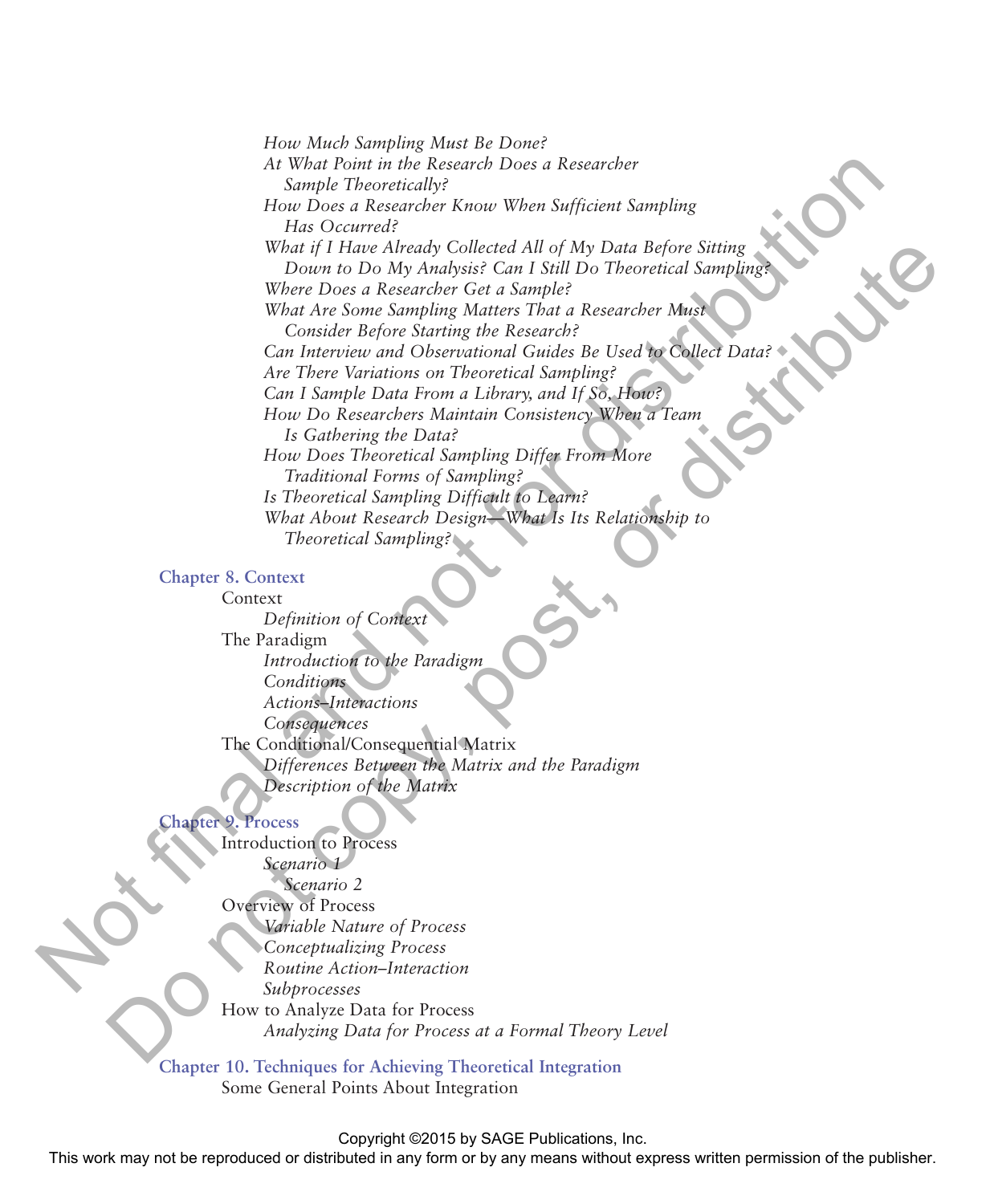*Integration Is Important Definition of a Core Category Criteria for Choosing a Core Category Difficulty in Arriving at a Core Category* Techniques to Aid Integration *Writing the Descriptive Summary Memo Writing the Conceptual Summary Memo Making Use of Integrative Diagrams Reviewing and Sorting Through Memos Thinking in Terms of Metaphors and Similes Talking With a Professor or Colleague* Steps Necessary to Finalize the Theory *Reviewing the Scheme for Internal Consistency and Logic Filling in Poorly Developed Categories Trimming the Theory Validating the Theory Dealing With Outlying Cases Checking for Variation* Definition of a Core Category<br>
Christian for Convenient and Care Category<br>
Defining in Arrivannia at Core Category<br>
Techniques to Add Integration<br>
Writing the December Shummer Menon<br>
Writing the Scheme Engels and Sorting Wring the Coercipties Simmary Memory<br>
Wring the Coerceptratal Summary Memory<br>
Mechange Lies of Intergrating Chapters<br>
Recension and Sorring Through Memorials<br>
The Necketian of the Scheme (or Mechanical Coerceptrating the

**Chapter 11. The Use of Computer Programs in Qualitative Data Analysis**

## **Part 2. Research Demonstration Project**

**Chapter 12. Open Coding: Identifying Concepts** Analysis: The First Interview *List of Concepts or Codes Methodological Note*

# **Chapter 13. Developing Concepts in Terms of Their Properties and Dimensions**

About the Interviews Used in This Chapter *Ethical Considerations* Analysis of Interviews

#### **Chapter 14. Analyzing Data for Context** Context of War

**Chapter 15. Bringing Process Into the Analysis** Action and Interactional Survival Strategies Methodological Note

#### **Chapter 16. Integrating Categories**

Reviewing Memos and Diagrams *Read Memos, and Examine the Diagrams Sit and Think About the Main Ideas Expressed in Memos Sort Through and Compile Memos Dealing With Similar Topics Try Arranging Memos By Category Headings Into Different Theoretical Schemes*

Copyright ©2015 by SAGE Publications, Inc.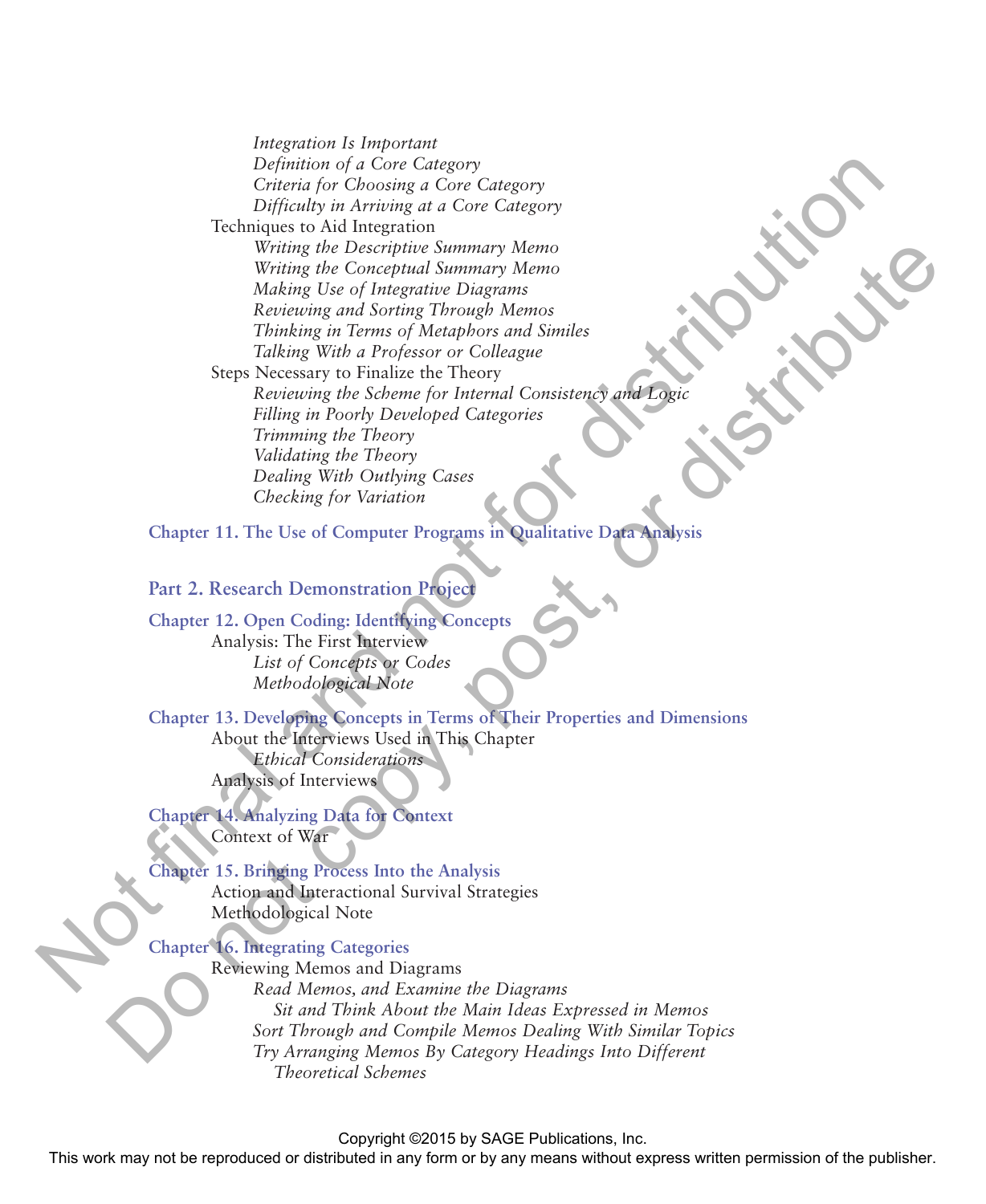*Choose the Arrangement That Best Fits With the Data* Compiling the Descriptive Summary Memo *Verbalizing the Research Findings in a Few Sentences Writing a Summary Memo* Making Use of the Integrative Diagram and Summary *Diagramming Writing the Analytic Summary Memo Methodological Note* Refining the Theory *Checking for Gaps in Logic Filling In Limiting Factors to the Study* Validating the Scheme

#### **Part 3. Finishing the Research Project**

# **Chapter 17. Writing Theses, Monographs, and Dissertations, and Giving Talks About Your Research** Keeping These Thoughts in Mind *The Issue of Confidence Letting Go Audiences* Preparing Presentations *Define Your Audience Choose One or Two Catchy Categories Prepare a Topic Statement and Outline Write Out the Presentation Prepare a PowerPoint Presentation Practice, Practice, Practice Make It Interesting and Fun* Writing Dissertations *Read Other Dissertations Ask Committee Members for Their Expectations and Suggestions Write the Methodology Chapter Gather and Review Memos Make an Outline Do a Rough Draft and Obtain Feedback Revise as Needed* Writing Monographs *Creating a Clear Theory Visualizing the Structure Deciding What to Write Producing a Detailed Outline Converting Dissertations to Monographs Working as a Team on Publications* Compliting the Descriptive Summary Memory<br>
Written's decorate Final angular and Final Summary<br>
Written's decorate the control of the control of the strict of the control of the strict of the control of the strict of the c Dogenoming the Market Survey of the Market Survey of the Market Survey (Eq. 2) The Context Survey of Copy and Distribution of the Copy of Copy and Distribution of the Survey That 3. Finally, the Recent Project Chapter of

Copyright ©2015 by SAGE Publications, Inc.